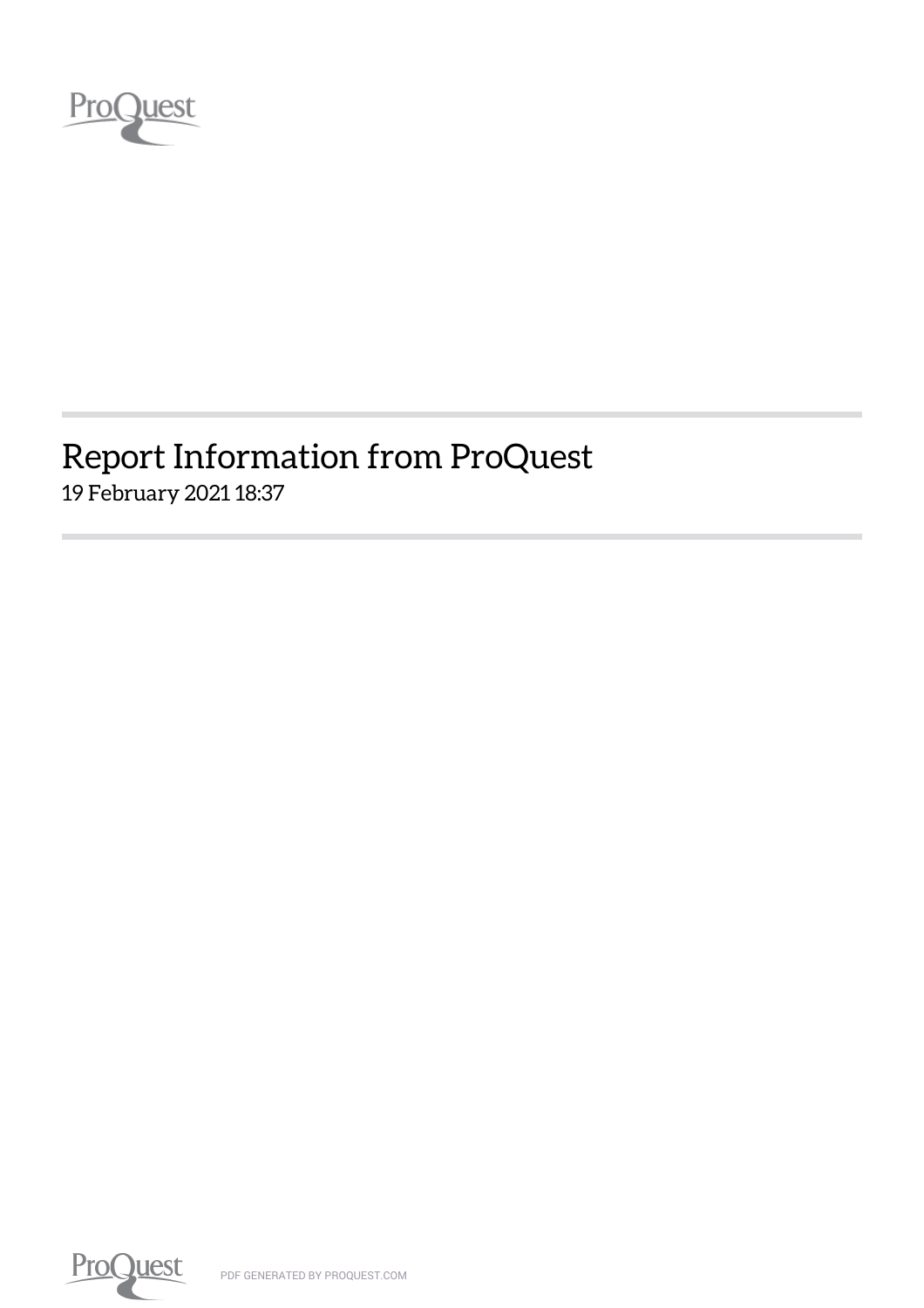#### **TABLE OF CONTENTS**

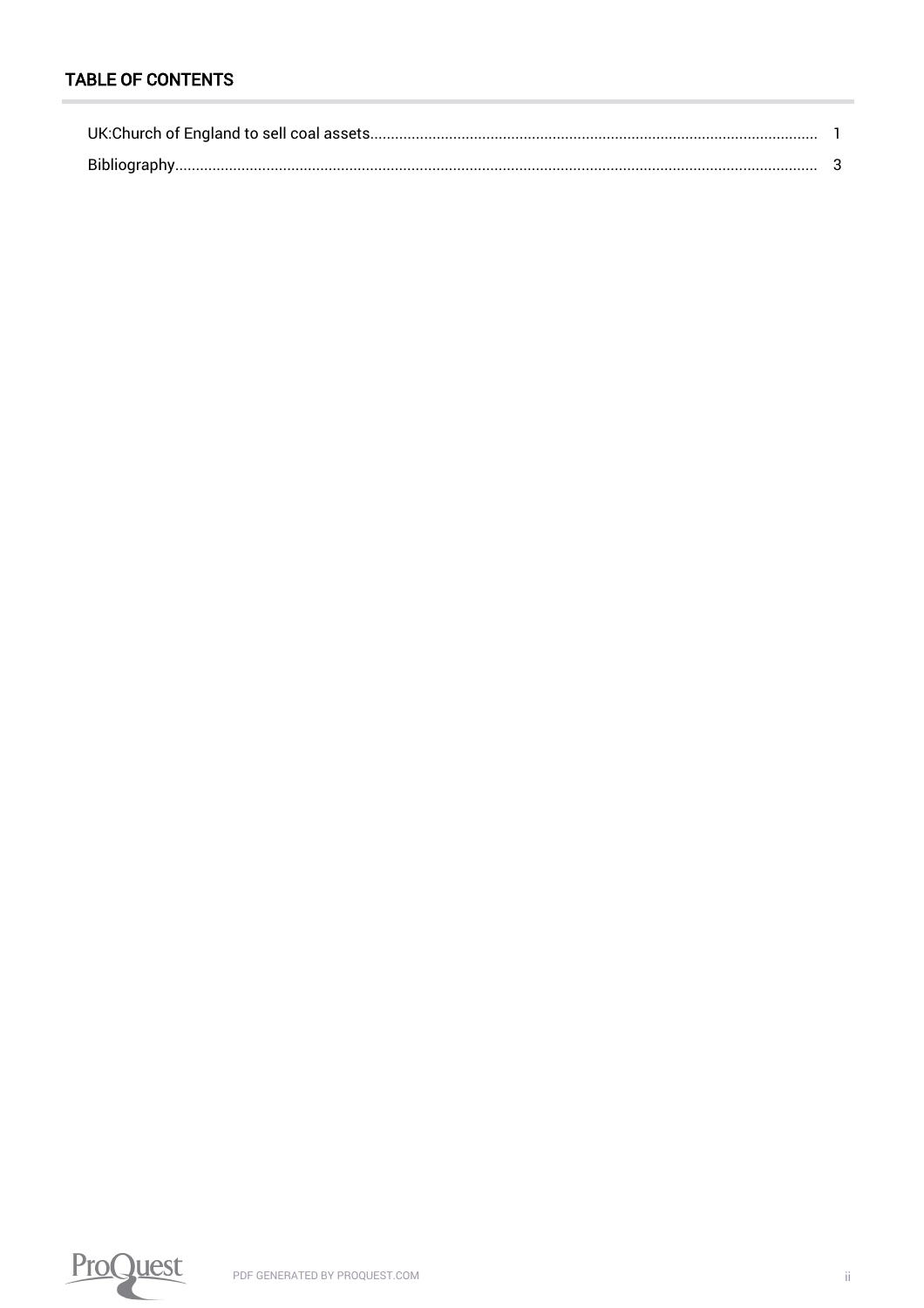# <span id="page-2-0"></span>UK:Church of England to sell coal assets

Publication info: AAP General News Wire ; Sydney [Sydney]01 May 2015.

[ProQuest document link](https://manchester.idm.oclc.org/login?url=https://www.proquest.com/wire-feeds/uk-church-england-sell-coal-assets/docview/1677410102/se-2?accountid=12253)

#### ABSTRACT

"Climate change is the most pressing moral issue in our world," said Bishop Nick Holtam, the lead bishop on the environment at the Church of England, the mother church of the world's 80 million Anglicans and one of the world's wealthiest religious institutions.

"The church has a moral responsibility to speak and act on both environmental stewardship and justice for the world's poor who are most vulnerable to climate change," said Richard Burridge, deputy chair of the church's Ethical Investment Advisory Group, on Thursday.

"This responsibility encompasses not only the Church's own work to reduce our own carbon footprint, but also how the church's money is invested and how we engage with companies on this vital issue."

### FULL TEXT

#### CLIMATE CHURCH

LONDON, April 30 AFP - The Church of England is to sell off investments in coal and tar sands to try and help curb climate change.

The divestment from coal burnt for energy and oil from tar sands, among the most polluting fossil fuels, is a victory for campaigners urging institutions to pull out of such investments.

"Climate change is the most pressing moral issue in our world," said Bishop Nick Holtam, the lead bishop on the environment at the Church of England, the mother church of the world's 80 million Anglicans and one of the world's wealthiest religious institutions.

The move follows divestment by various church dioceses worldwide, the University of Glasgow and Stanford University, in a grassroots movement modelled on 1980s opposition to apartheid in South Africa.

"The church has a moral responsibility to speak and act on both environmental stewardship and justice for the world's poor who are most vulnerable to climate change," said Richard Burridge, deputy chair of the church's Ethical Investment Advisory Group, on Thursday.

"This responsibility encompasses not only the Church's own work to reduce our own carbon footprint, but also how the church's money is invested and how we engage with companies on this vital issue."

The church is to sell STG12 million (\$A23.31 million) in holdings in thermal coal and tar sands, the Church Commissioners and The Church of England Pensions Board announced in a statement.

It said no direct investments would be made in any company where more than 10 per cent of revenues derived from thermal coal extraction or oil production from tar sands.

In addition, the church's three national investing bodies are to increase their low-carbon investments, and it will engage with companies and policy-makers ahead of the United Nations Climate Change Conference in Paris.

"We need governments meeting in Paris at the end of this year to agree long-term global emissions targets with a clear pathway to a low carbon future," said Tom Joy, director of investments at The Church Commissioners.

The owner of roughly STG9 billion in investments that fund its work and clergy pensions, the church previously led a shareholder push to urge oil and gas giant BP to be more open about how climate change could affect its business.

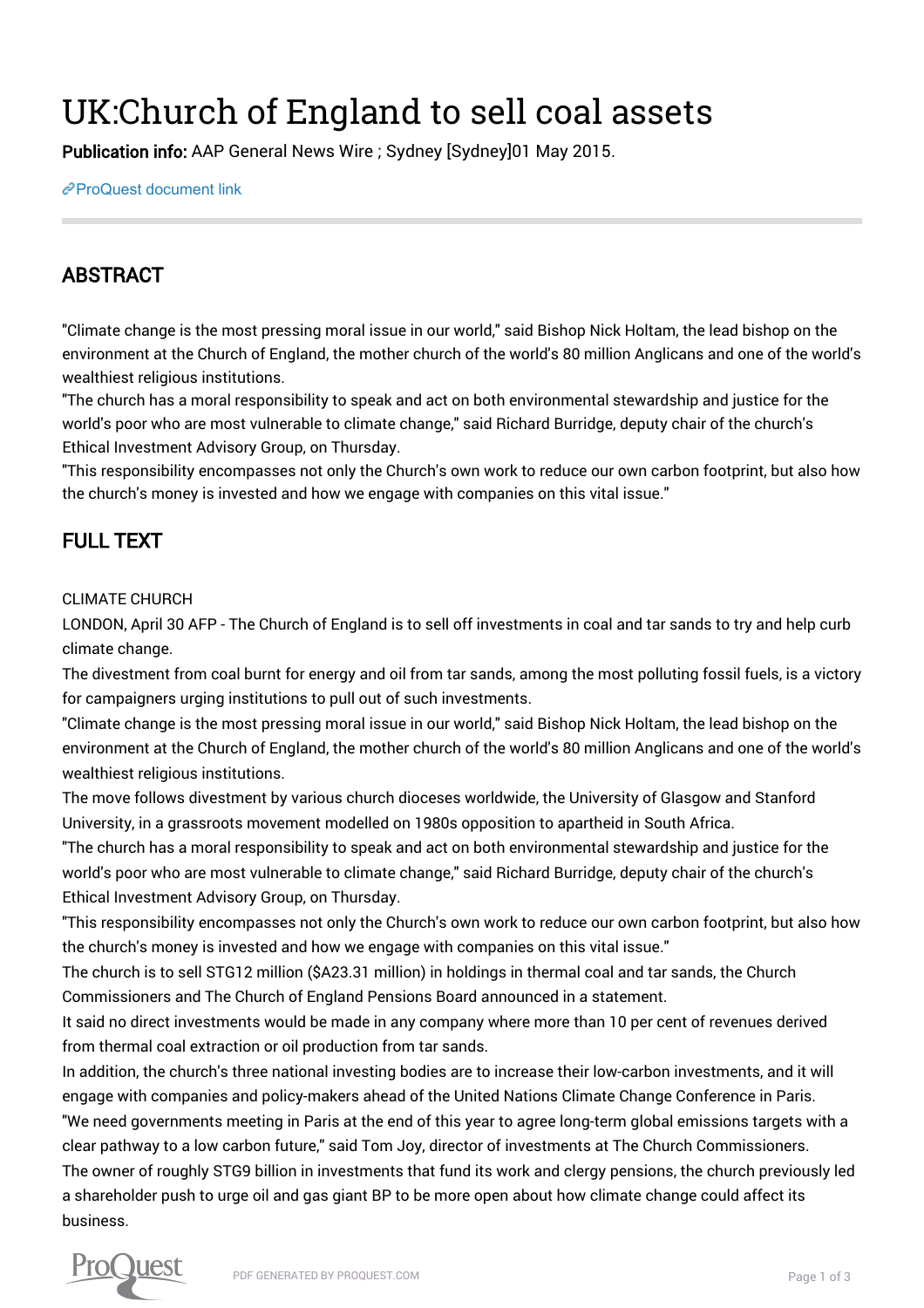The announcement comes ahead of Pope Francis' release of an encyclical setting out Roman Catholic doctrine on environmental issues, which is expected to make waves in the global warming debate. AFP sn 01-05 1246

#### **DETAILS**

| <b>Publication title:</b>      | AAP General News Wire; Sydney                                                                                                                                    |
|--------------------------------|------------------------------------------------------------------------------------------------------------------------------------------------------------------|
| <b>Publication year:</b>       | 2015                                                                                                                                                             |
| <b>Publication date:</b>       | May 1, 2015                                                                                                                                                      |
| <b>Publisher:</b>              | Australian Associated Press Pty Limited                                                                                                                          |
| Place of publication:          | Sydney                                                                                                                                                           |
| <b>Country of publication:</b> | Australia, Sydney                                                                                                                                                |
| <b>Publication subject:</b>    | <b>General Interest Periodicals--United States</b>                                                                                                               |
| Source type:                   | <b>Wire Feeds</b>                                                                                                                                                |
| Language of publication:       | English                                                                                                                                                          |
| Document type:                 | <b>News</b>                                                                                                                                                      |
| ProQuest document ID:          | 1677410102                                                                                                                                                       |
| <b>Document URL:</b>           | https://manchester.idm.oclc.org/login?url=https://www.proquest.com/wire-<br>feeds/uk-church-england-sell-coal-assets/docview/1677410102/se-<br>2?accountid=12253 |
| Copyright:                     | (Copyright AAP, All Rights Reserved)                                                                                                                             |
| Last updated:                  | 2017-11-22                                                                                                                                                       |
| Database:                      | ProQuest One Academic, ProQuest Central                                                                                                                          |

LINKS [Linking Service](http://man-fe.hosted.exlibrisgroup.com/openurl/44MAN/44MAN_services_page?genre=article&atitle=UK:Church%20of%20England%20to%20sell%20coal%20assets&author=&volume=&issue=&spage=&date=2015&rft.btitle=&rft.jtitle=AAP%20General%20News%20Wire&issn=&isbn=&sid=ProQ:anznews_)